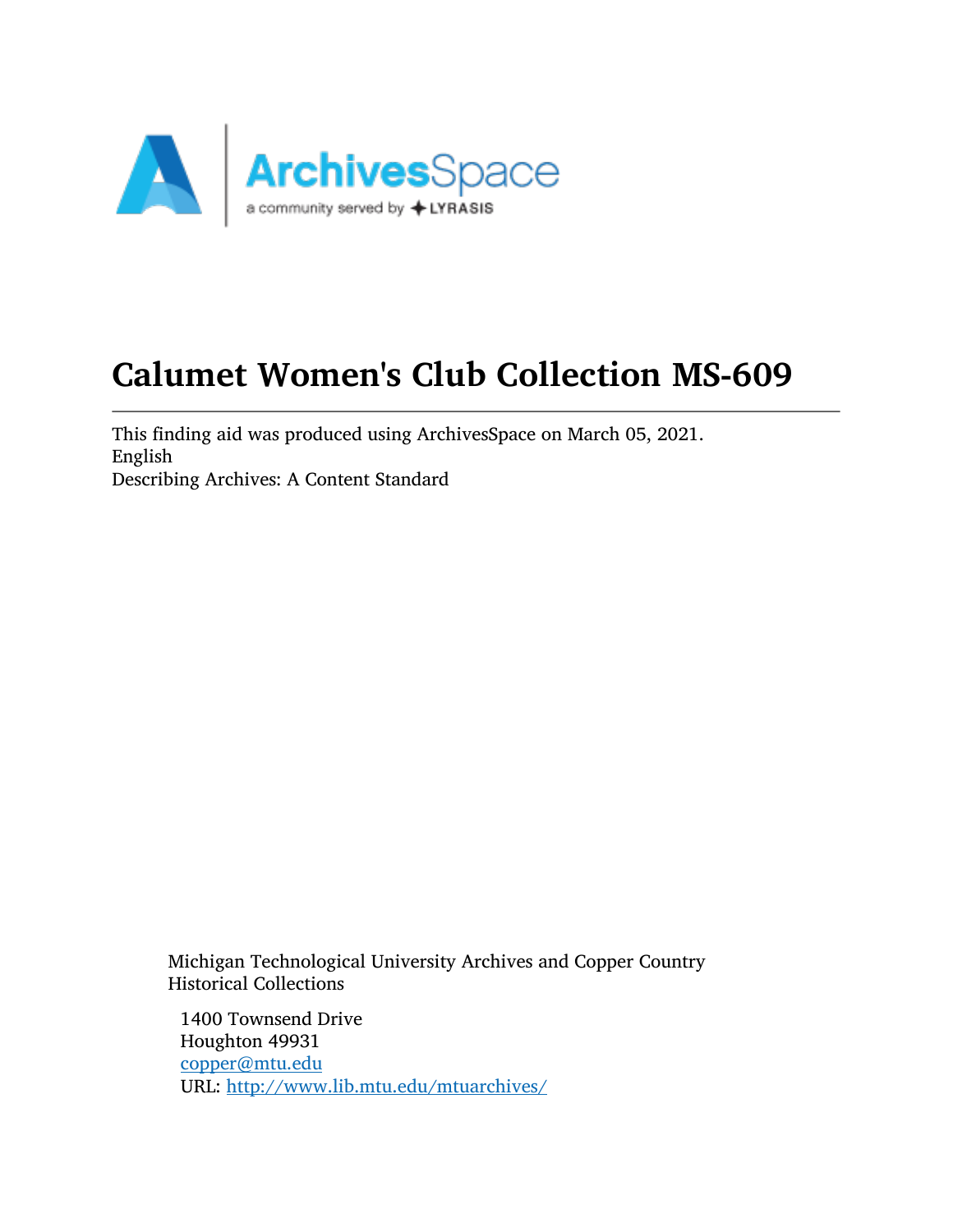## <span id="page-1-0"></span>**Table of Contents**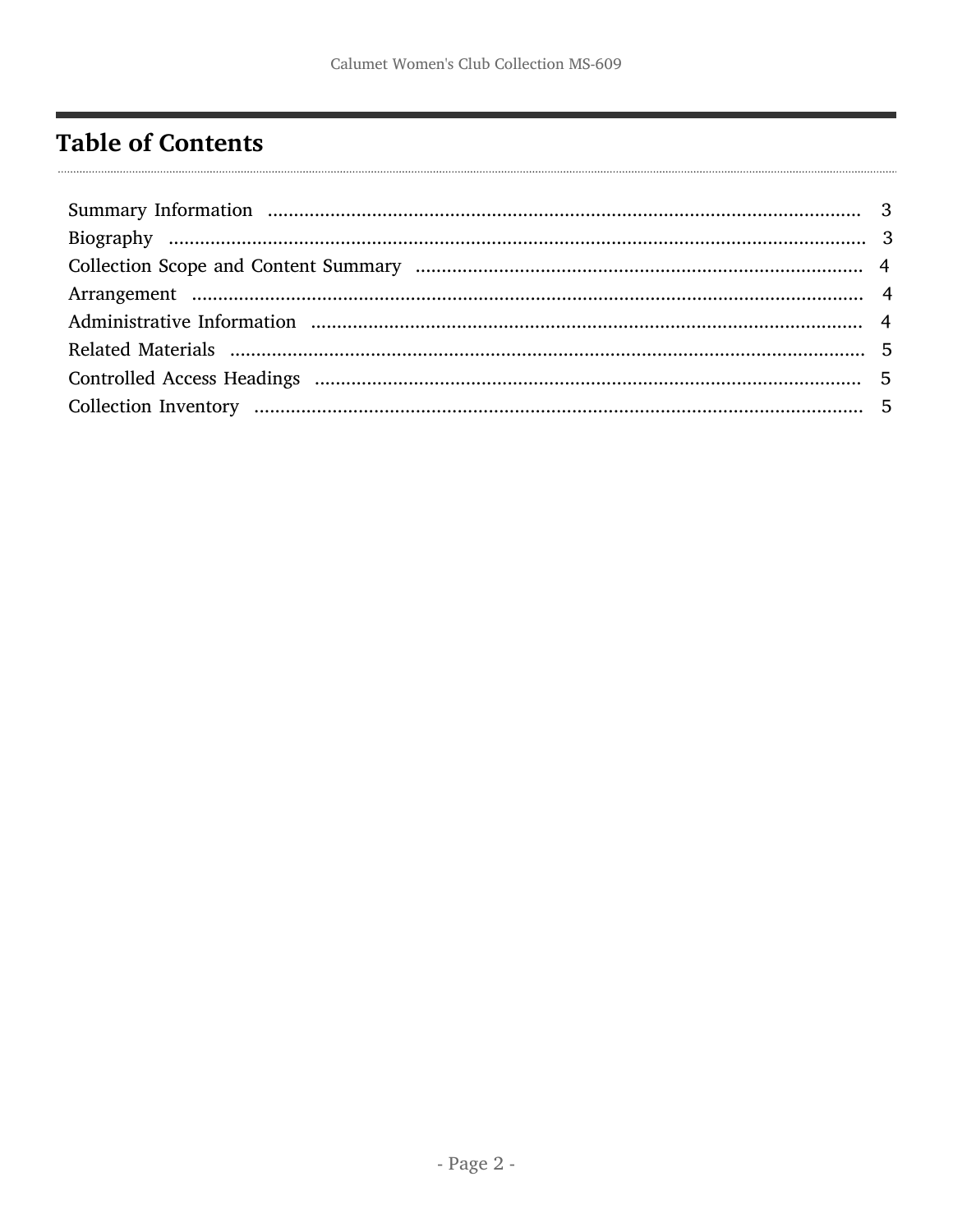## <span id="page-2-0"></span>Summary Information

| <b>Repository:</b>                  | Michigan Technological University Archives and Copper<br><b>Country Historical Collections</b>                                                           |  |  |
|-------------------------------------|----------------------------------------------------------------------------------------------------------------------------------------------------------|--|--|
| Title:                              | Calumet Women's Club Collection                                                                                                                          |  |  |
| ID:                                 | MS-609                                                                                                                                                   |  |  |
| <b>Date [inclusive]:</b>            | 1940-2017                                                                                                                                                |  |  |
| <b>Physical</b><br>Description:     | 2 cubic feet 2 boxes                                                                                                                                     |  |  |
| Language of the<br><b>Material:</b> | English                                                                                                                                                  |  |  |
| <b>Mixed Materials</b><br>[box]:    | $1 - 2$                                                                                                                                                  |  |  |
| <b>Abstract:</b>                    | Collection, 1940-2017, of the Calumet Women's Group<br>of Calumet, Michigan, a civic minded group dedicated to<br>community service and personal growth. |  |  |

#### Preferred Citation

MS-609, Calumet Women's Club Collection, Michigan Technological University Archives and Copper Country Historical Collections, Houghton, Michigan.

#### ^ [Return to Table of Contents](#page-1-0)

## <span id="page-2-1"></span>Biography

The Calumet Women's Group originated in November 1901 when a group of women met at the Calumet and Hecla Mining Company's library to discuss forming a club. The first regular meeting was in January 1902. The original members included wives of mining captains, doctors and business owners. The club was a part of the General Federation of Women's Clubs. The ladies wanted to better the conditions of the community and supported causes in women's suffrage, child-labor laws, scouting, education, health and conservation. The women worked at personal growth as well, preparing and reading scholarly papers, studying American history, geography, government, art, music, literature and science - and then moved on to study other areas of the world in the same detail.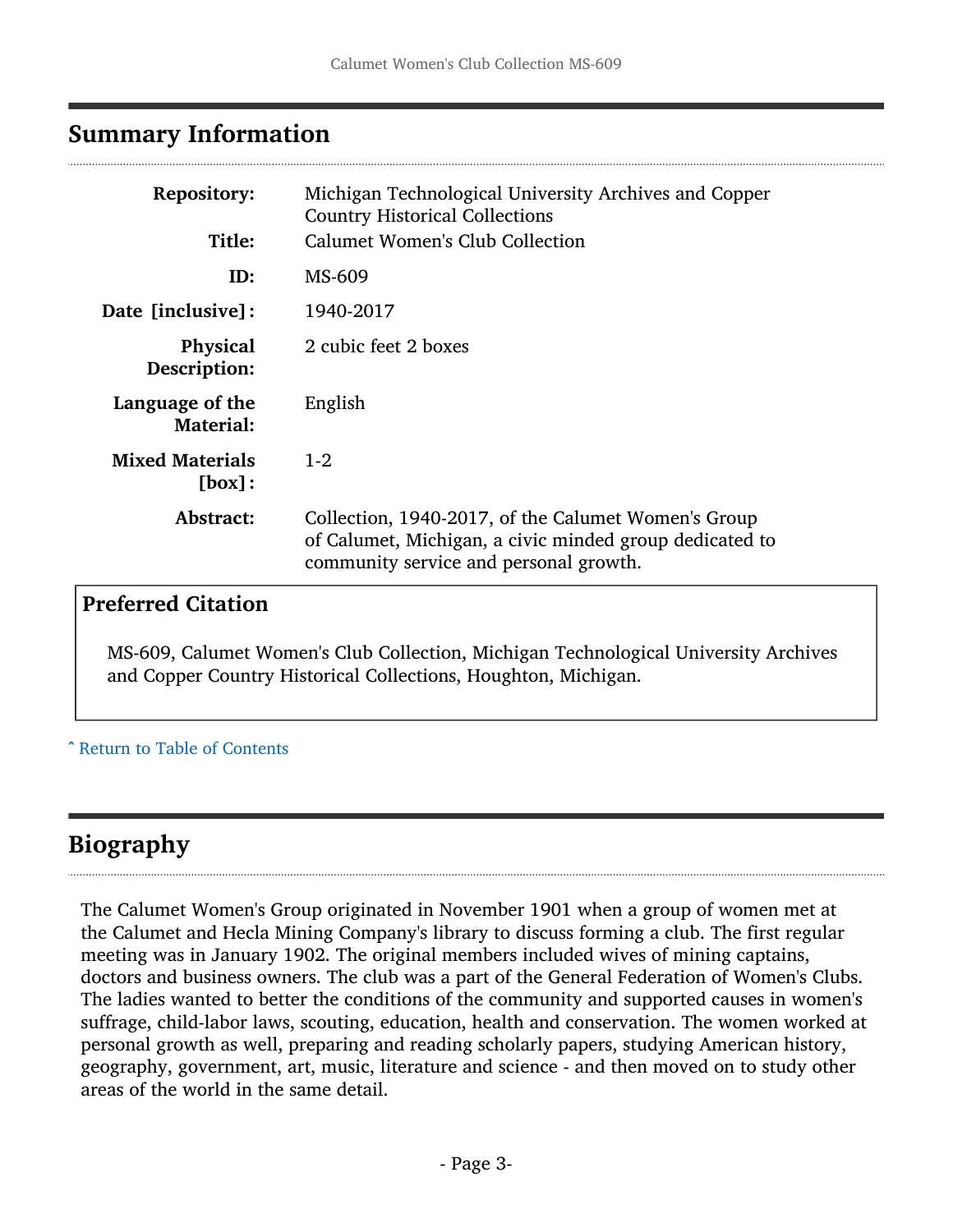^ [Return to Table of Contents](#page-1-0)

## <span id="page-3-0"></span>Collection Scope and Content Summary

Collection, 1940-2017, of the Calumet Women's Group of Calumet, Michigan, a civic minded group dedicated to community service and personal growth. Contents include scrapbooks, retrospectives, cookbooks, and minutes, among other items.

^ [Return to Table of Contents](#page-1-0)

### <span id="page-3-1"></span>Arrangement

This collection was arranged in chronological order when feasible due to size and condition of the scrapbooks.

^ [Return to Table of Contents](#page-1-0)

## <span id="page-3-2"></span>Administrative Information

#### Publication Statement

Michigan Technological University Archives and Copper Country Historical Collections

1400 Townsend Drive Houghton 49931 [copper@mtu.edu](mailto:copper@mtu.edu) URL: <http://www.lib.mtu.edu/mtuarchives/>

#### Conditions Governing Access

Available for use in the Michigan Technological University Archives and Copper Country Historical Collections.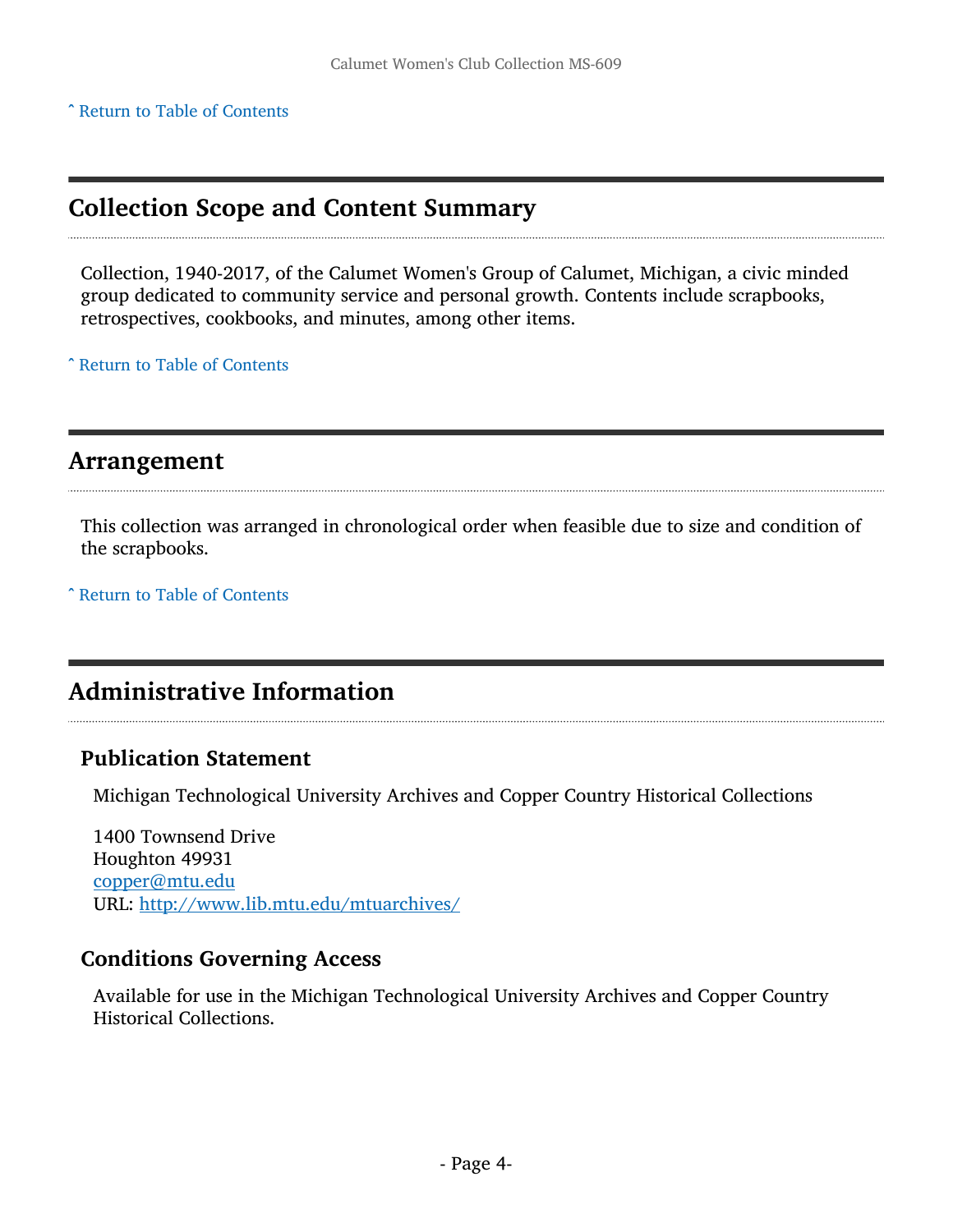#### Processing History

Elizabeth Russell, 6/3/2010, revised by Rachael Bussert, revised by Allison Neely 5/23/2017, revised by Emily Riippa 10/22/2018.

#### Conditions Governing Use

Various copying restrictions apply. Guidelines are available from Michigan Technological University Archives & Copper Country Historical Collections.

^ [Return to Table of Contents](#page-1-0)

## <span id="page-4-0"></span>Related Materials

#### Related Archival Material

Related archival material found in this institution includes MS-546 Memories of the Calumet Women's Club 1901-1990 and several editions of the Calumet Women's Club cookbook.

^ [Return to Table of Contents](#page-1-0)

## <span id="page-4-1"></span>Controlled Access Headings

- Awards
- Printed ephemera
- Women -- Societies and clubs -- Michigan -- Calumet
- Clubs -- Michigan -- Calumet
- Calumet (Mich.)
- **Scrapbooks**
- Annual reports
- **Minutes**

## <span id="page-4-2"></span>Collection Inventory

Title/Description and the set of the set of the set of the set of the set of the set of the set of the set of the set of the set of the set of the set of the set of the set of the set of the set of the set of the set of th